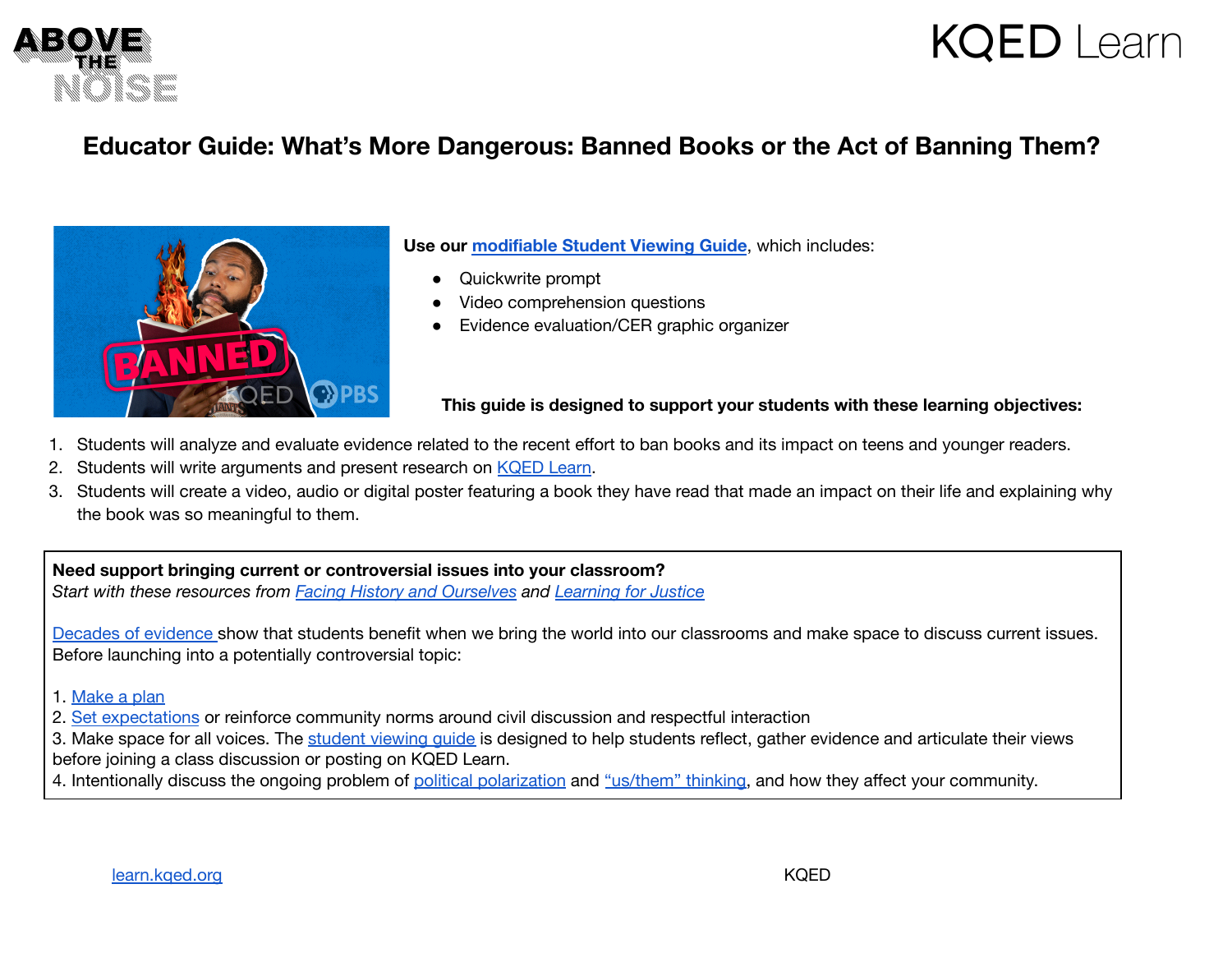

# **KQED** Learn

| <b>Watch video</b>                                                                                                                                               | <b>Join this Discussion</b>                                                                                                                                                                                                                                  | <b>Make &amp; Share</b>                                                                                                                                                                                                              |
|------------------------------------------------------------------------------------------------------------------------------------------------------------------|--------------------------------------------------------------------------------------------------------------------------------------------------------------------------------------------------------------------------------------------------------------|--------------------------------------------------------------------------------------------------------------------------------------------------------------------------------------------------------------------------------------|
| Use this <b>student viewing quide</b> with:<br>Quick-write prompt<br>Comprehension questions about the<br>video<br>Student note catcher                          | Students sign into KQED Learn and click the<br>"Join the Discussion" button to respond to the<br>Discussion question.<br>Responses should be supported by evidence<br>from the Above the Noise video or other<br>research on the topic.                      | Students will create a video, audio or digital<br>poster featuring a book that has made an<br>impact on their life and explaining why the<br>book was so meaningful to them.<br>Post your media creation in the Make & Share<br>tab. |
| More student supports the Discussion page:<br>Glossary with vocabulary used in the<br>video<br>Annotated source list<br>Video transcripts in English and Spanish | Supports for joining the discussion KQED<br>Learn:<br><b>Sentence frames</b><br><b>Discussions rubric</b><br>Response analysis activity<br>Please refer to our <b>Code of Conduct</b> as well as<br>your school's behavioral expectations before<br>joining. | Teachers: Learn more about making media<br>for the classroom on KQED Teach.                                                                                                                                                          |